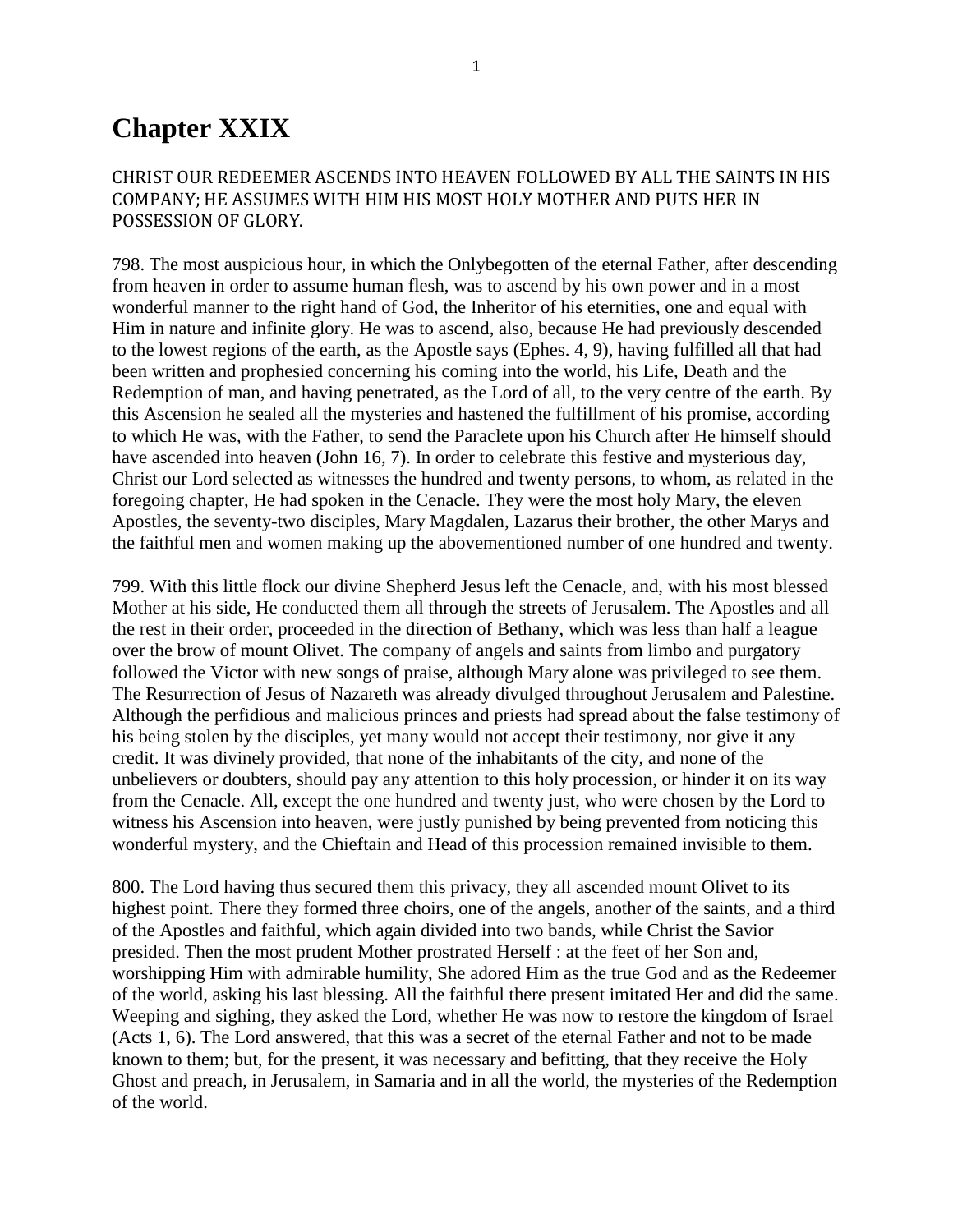801. Jesus, having taken leave of this holy and fortunate gathering of the faithful, his countenance beaming forth peace and majesty, joined his hands and, by his own power, began to raise Himself from the earth, leaving thereon the impression of his sacred feet. In gentlest motion He was wafted toward the aerial regions, drawing after Him the eyes and the hearts of those firstborn children, who amid sighs and tears vented their affection. And as, at the moving of the first Cause of all motion, it is proper that also the nether spheres should be set in motion, so the Savior Jesus drew after Him also the celestial choirs of the angels, the holy Patriarchs and the rest of the glorified saints, some of them with body and soul, others only as to their soul. All of them in heavenly order were raised up together from the earth, accompanying and following their King, their Chief and Head. The new and mysterious sacrament, which the right hand of the Most High wrought on this occasion for his most holy Mother, was that He raised Her up with Him in order to put Her in possession of the glory, which He had assigned to Her as his true Mother and which She had by her merits prepared and earned for Herself. Of this favor the great Queen was capable even before it happened; for her divine Son had offered it to Her during the forty days which He spent in her company after his Resurrection. In order that this sacrament might be kept secret from all other living creatures at that time, and in order that the heavenly Mistress might be present in the gathering of the Apostles and the faithful in their prayerful waiting upon the coming of the Holy Ghost (Acts 1, 14), the divine power enabled the blessed Mother miraculously to be in two places at once; remaining with the children of the Church for their comfort during their stay in the Cenacle and at the same time ascending with the Redeemer of the world to his heavenly throne, where She remained for three days. There She enjoyed the perfect use of all her powers and faculties, whereas She was more restricted in the use of them during that time in the Cenacle.

807. … the Lord took with Him his blessed Mother in his Ascension into heaven and, amid incredible rejoicing and admiration, filled Her with splendor and glory in the sight of the angels and saints. It was also very appropriate, that the Apostles and the other faithful, for the time being, should be ignorant of this mystery; for if they had seen their Mother and Mistress ascend with Christ, their affliction would have been beyond all bounds and without recourse or relief. Nothing could ever console them for the departure of Christ more fully than to feel that they had still with them their most blessed Lady and kindest Mother. Even then their sighs and sobbing, and their tears welled up from their inmost hearts, when they saw their beloved Master and Redeemer disappearing through the aerial regions. And when they had almost lost sight of Him, a most resplendent cloud interposed itself between Him and those He had left upon earth (Acts 1, 9), intercepting Him altogether from their view. In it the Person of the eternal Father descended from heaven to the regions of the air in order to meet the Son and the Mother. who had furnished the new mode of existence in which He now returned. Coming to Them the eternal Father received Them in his embrace of infinite love, to the joy of the angels, who had accompanied the Father in innumerable choirs from his heavenly seat. In a short space of time, penetrating the elements and the celestial orbs, that whole divine procession arrived at the supreme regions of the empyrean. At their entrance the angels, who had ascended from the earth with their Sovereigns Jesus and Mary, and those who had joined them in the aerial regions, spoke to those who had remained in the heavenly heights and repeated those words of David and many others referring to this mystery, saying: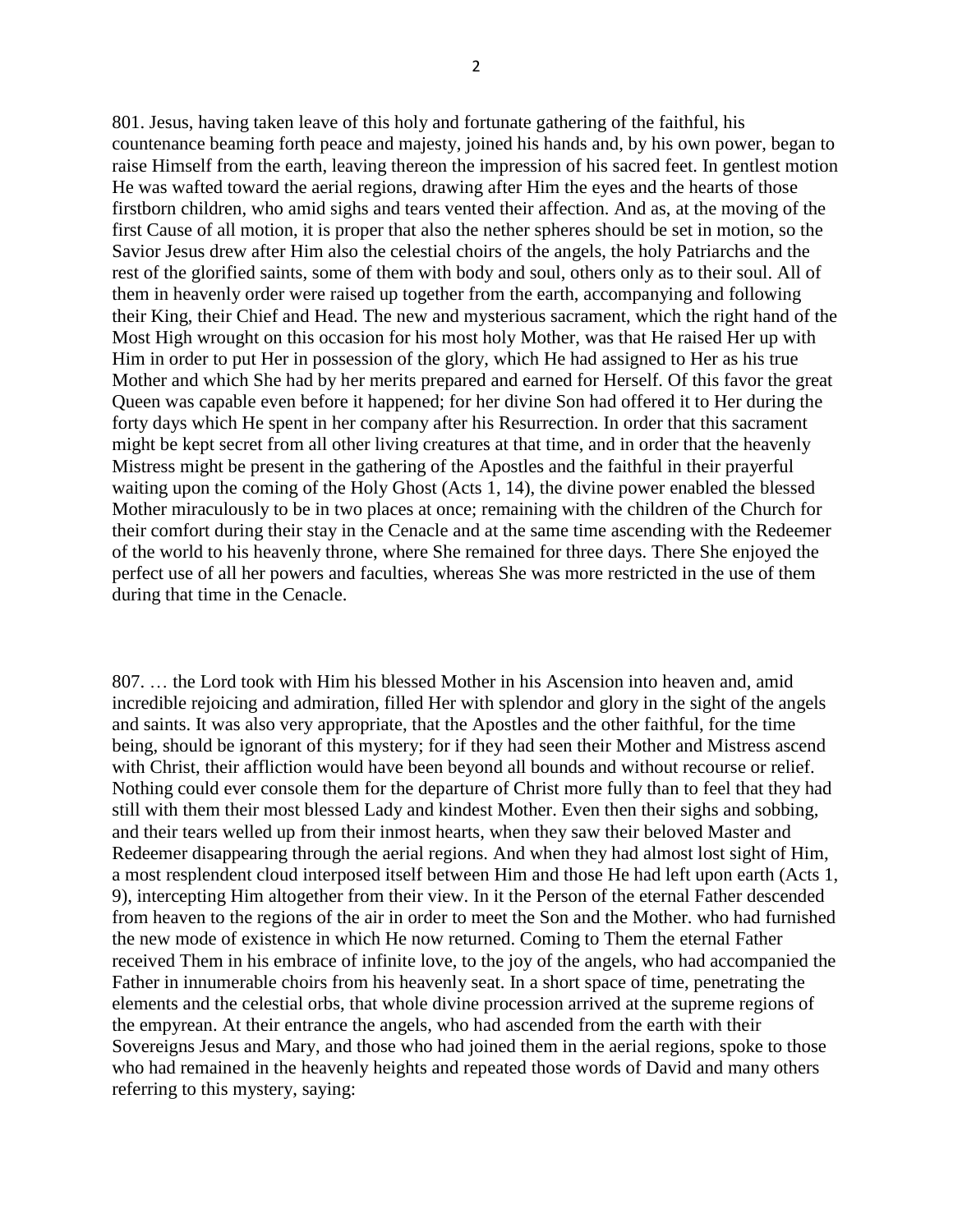808. "Open, ye princes, open your gates eternal; let them be raised and opened up, and receive into his dwelling the great King of glory, the Lord of virtues, the Powerful in battle, the Strong and Invincible, who comes triumphant and victorious over all his enemies. Open the gates of the heavenly paradise, and let them remain open and free forever, since the new Adam is coming, the Repairer of the whole human race, rich in mercy, overflowing with the merits of his copious Redemption wrought by his Death in the world. He has restored our loss and has raised human nature to the supreme dignity of his own immensity. He comes with the reign of the elect and the redeemed, given to Him by his eternal Father. Now his liberal mercy has given to mortals the power of regaining in justice the right lost by their sin, to merit, by the observance of his law, as his brothers and coinheritors of the goods of his Father eternal life; and, for his greater glory and to our greater rejoicing, He brings with Him and at his side the Mother of piety, who gave Him the form of man for overcoming the demon; She comes as our charming and beautiful Queen delighting all that behold Her. Come forth, come forth, ye heavenly courtiers, and you shall see our most beautiful King with the crown given to Him by his Mother, and his Mother crowned with the glory conferred upon Her by her Son."

809. Amidst this jubilee and other rejoicings exceeding all our conceptions that new divinely arranged procession approached the empyrean heavens. Between the two choirs of angels and saints, Christ and his most blessed Mother made their entry. All in their order gave supreme honor to Each respectively and to Both together, breaking forth in hymns of praise in honor of the Authors of grace and of life. Then the eternal Father placed upon the throne of his Divinity at his right hand, the incarnate Word, and in such glory and majesty, that He filled with new admiration and reverential fear all the inhabitants of heaven. In clear and intuitive vision they recognized the infinite glory and perfection of the Divinity inseparably and substantially united in one personality to the most holy humanity, beautified and exalted by the preeminence and glory due to this union, such as eyes have not seen, nor ears heard, nor ever has entered into the thoughts of creatures (Is. 54, 4).

810. On this occasion the humility and wisdom of our most prudent Queen reached their highest point; for, overwhelmed by such divine and admirable favors, She hovered at the footstool of the royal throne, annihilated in the consciousness of being a mere earthly creature. Prostrate She adored the Father and broke out in new canticles of praise for the glory communicated to his Son and for elevating in Him the deified humanity to such greatness and splendor. Again the angels and saints were filled with admiration and joy to see the most prudent humility of their Queen, whose living example of virtue, as exhibited on that occasion, they emulated among themselves in copying. Then the voice of the eternal Father was heard saying: "My Daughter, ascend higher!" Her divine Son also called Her, saying: "My Mother, rise up and take possession of the place, which I owe Thee for having followed and imitated Me." The Holy Ghost said: "My Spouse and Beloved, come to my eternal embraces!" Immediately was proclaimed to all the blessed the decree of the most holy Trinity, by which the most blessed Mother, for having furnished her own lifeblood toward the Incarnation and for having nourished, served, imitated and followed Him with all the perfection possible to a creature, was exalted and placed at the right hand of her Son for all eternity. None other of the human creatures should ever hold that place or position, nor rival Her in the unfailing glory connected with it; but it was to be reserved to the Queen and to be her possession by right after her earthly life, as of one who preeminently excelled all the rest of the saints.